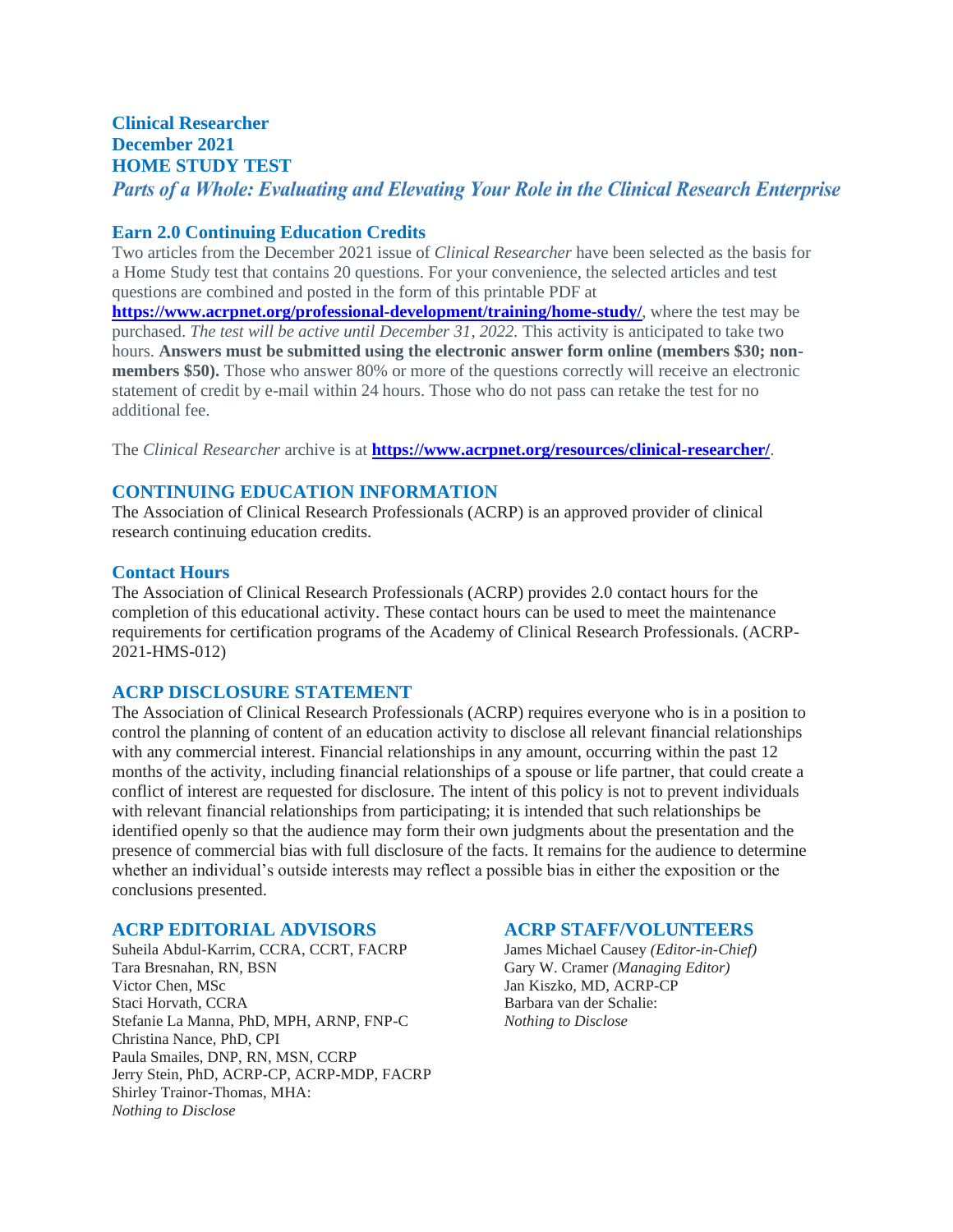Clinical Researcher—December 2021 (Volume 35, Issue 9)

PEER REVIEWED

## **Investigator Compensation: No One Size Fits All**

Suzanne J. Rose, MS, PhD, CCRC, FACRP



Managing investigator payments is probably one of the most challenging aspects of conducting a clinical trial, but it seems that it is the best kept secret in our industry. It is the topic that generates the most interest when discussed with colleagues, but unlike other straightforward processes in our industry, the topic of investigator compensation is one that has guidelines but no specific steadfast rules to let us know if we are compensating appropriately or inappropriately. While

there are several models that are discussed in the literature,{1–4} there is no clear consensus on which model is the best fit for each site.

The first stop in de-mystifying the conversation on investigator compensation is to identify and explain key operational and compliance factors for consideration, such as fair market value (FMV) and equity across specialties. Does one or can one size fit all? How much should we pay investigators for their work on a clinical trial and what laws govern investigator compensation so that we remain compliant? While it is important to understand the Stark Law and the Anti-Kickback Statue, and the exceptions and Safe Harbor that allow physician payments, these are excellently described elsewhere.{2}

We will therefore focus on FMV because amounts paid to investigators are considered part of their overall compensation amount and therefore subject to the FMV Guidelines. Importantly, both FMV and commercial reasonableness are important concepts in the Anti-Kickback Statute Safe Harbors and Stark exceptions.{2} In addition, as most principal investigators (PIs) are physicians, the American Medical Association (AMA) provides clear guidelines on managing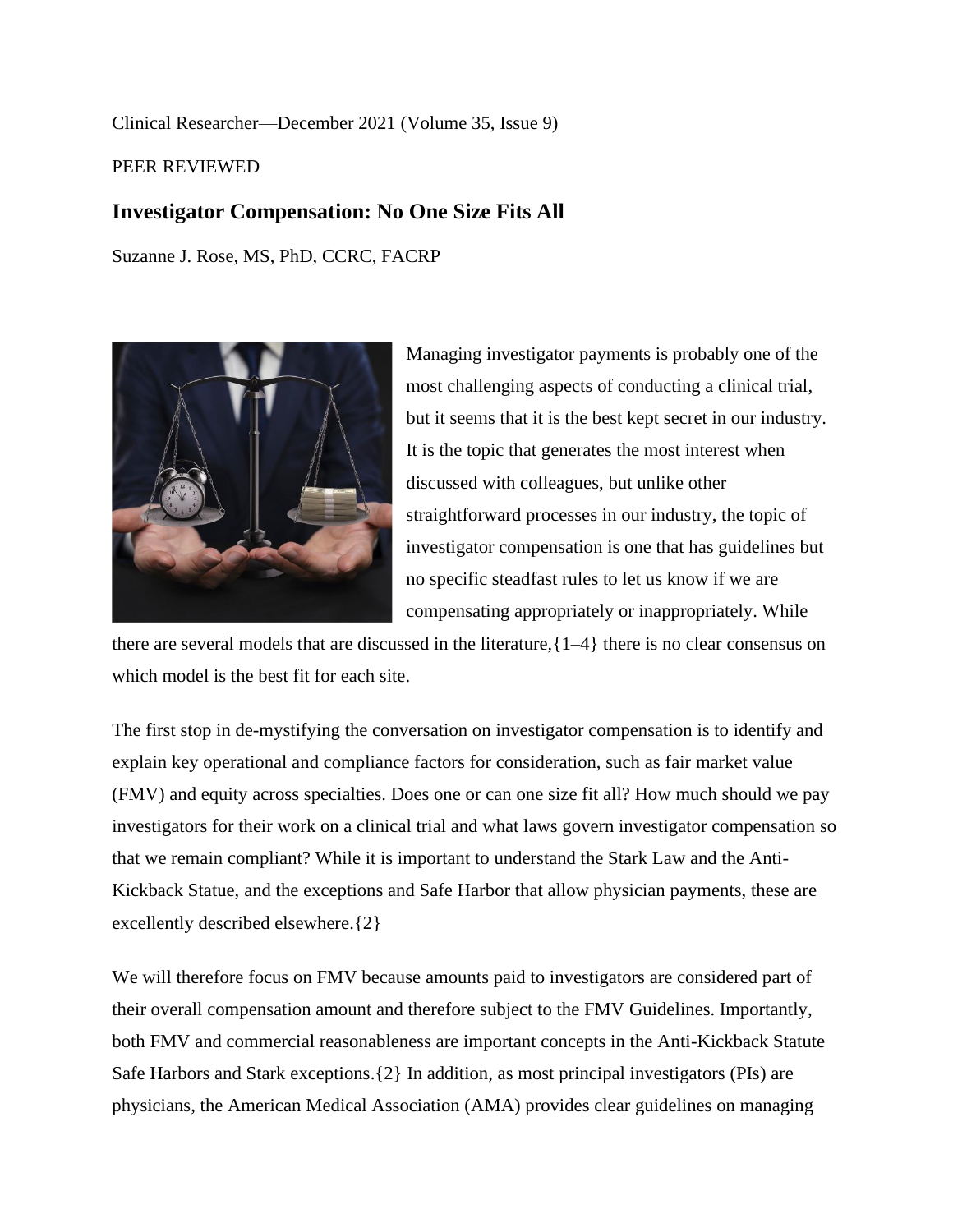conflicts of interest in the conduct of clinical trials, in that financial compensation should be at FMV and the rate of compensation per research participant should not change pursuant to the number of subjects enrolled by the physician.  $\{5\}$  Thus, the rate of payment for professional services should remain constant irrespective of the PI's success enrolling or completing study subjects compared to their target.

#### **Background**

The concept of FMV extends back 120 years{6} and is described in the *Code of Federal Regulations* as "the price at which the property would change hands between a willing buyer and a willing seller, neither being under any compulsion to buy or to sell and both having reasonable knowledge of relevant facts."{7} The Centers for Medicare and Medicare Services (CMS) defines market value as "the value in arm's length transactions, consistent with the price an asset would bring as the result of bona fide bargaining between well-informed buyers and sellers who are not otherwise in a position to generate business for the other party."{8} In 2003, FMV for research studies was first included in the Office of Inspector General (OIG) regulations stating "Payments for Research Services should be fair market value for legitimate, reasonable and necessary services."{9}

However, even with the clear instructions above, the rules do not provide advice on determining the FMV, which puts sites at risk. If the investigator is paid above FMV, it can give the appearance that it would influence his or her decision to participate in the trial or to influence the outcome of the trial, thus placing the institution at risk from legal and regulatory perspectives. If PIs are paid below FMV, they may not be willing to participate fully or enroll research participants, which could impact relationships between sites and sponsors. At the end of the day, there is no perfect percentile that exists for FMV calculation, as FMV for an investigator truly depends on medical specialty, geography, and physician experience.{10}

However, the following are helpful hints for a site to stay in line with FMV:

• Determine a pricing strategy with the billing team: Engage the billing team as partners in the pricing strategy. An important goal of any research study should be to properly compensate the hospital or private site for investigator time.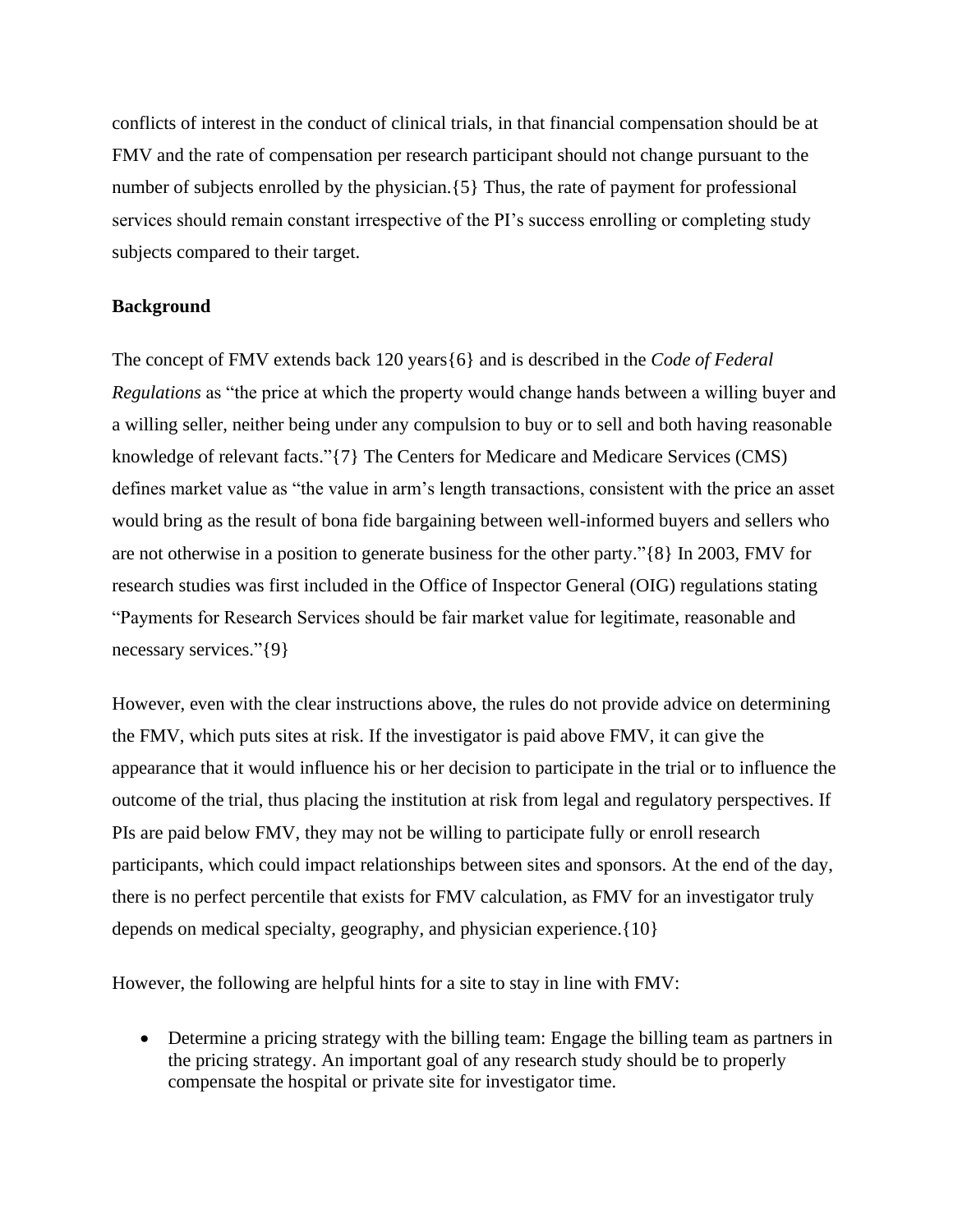- Update the fee schedules on a yearly basis: Variations in compensation rates should be monitored closely on an annual basis to ensure FMV is appropriate by region and specialty.
- Provide full justifications for all fees charged in a clinical trials budget: The budget negotiation should not be a guessing game or contentious. Clearly outline all fees and justifications therein. Provide justifications up front, not when asked for them.
- Engage internal support or external vendor to create research and/or administrative hourly compensation fee schedules: There are several firms that can assist in developing your organization's internal compensation reference materials to be used in establishing the framework and market data consistent with your compensation philosophy related to physician research and/or administrative work effort. These firms can provide FMV payment (hourly rate) range recommendations for various physician specialties providing research and/or administrative services.

Finally, best practice is to create a FMV policy in writing to defend your site's actions and to prove transparency. In addition, please remember that a physician's "going rate" or past compensation does not necessarily constitute FMV; further, the values for administrative services most likely differ from those for clinical services. Therefore, it is important to engage a third-party vendor to clearly differentiate between research and/or administrative services.

#### **PI Compensation Structure**

Investigators can contribute to study in many ways,{1} and therefore the compensation should be fair, motivational, affordable, practical, legal, and agreeable.{3,4} To structure the investigator compensation model, we should include considerations for (clinical) relative value unit (RVU)–based services vs. administrative work in these models.

#### *Relative Value Units (RVUs)*

RVUs are measures constructed by Medicare to estimate productivity by calculating the relative level of physician time, skill, and expertise. Medicare relies on these measures to establish payment levels for physicians' services which are then described by Current Procedural Terminology (CPT) codes. This compensation model is typical when a hospital also employs physician-investigators as clinicians, and they earn RVU credits when they perform clinical services with CPT codes that are part of the clinical trial.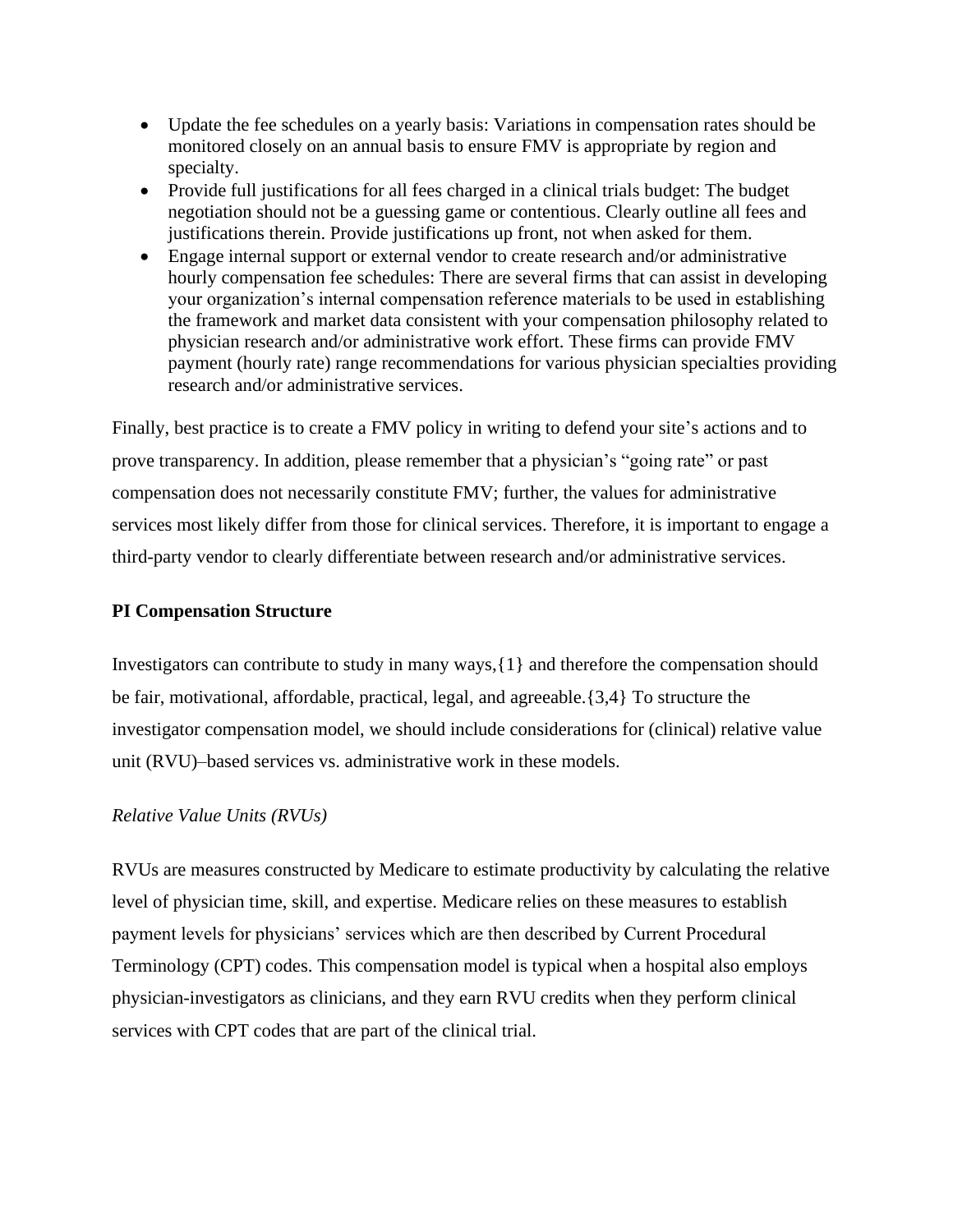It is helpful to utilize different terminology when incorporating research RVUs into an existing electronic medical record. To this end, we have established "research RVUs," which are calculated per hospital policy as 1.5 times the Medicare rate across all specialties with one average RVU per visit type. At the end of the day, all RVUs end up in one bucket and look like regular RVUs. This way, regular patient visits are not seen as competition with research and the physicians are motivated to perform research in an existing RVU model.

When incorporating an RVU model into your investigator compensation program, it is important to remember that the model needs to account for research time with no corresponding CPT code. In addition, for study-specific oversight and research fees without CPT codes, the investigator cannot receive RVU credit and is paid according to FMV, as discussed previously.{2}

#### **Compensation Models (External to RVUs)**

*Fixed Fee or Percentage:* The site pays investigators a fixed fee or percentage for studies, regardless of their contributions. These options are simple to manage but difficult to assess if they accurately reflect the FMV of the investigators' services.

*Research Salary:* At research sites where the investigators are employed by the site, investigators are paid a fixed salary for all their time spent working on clinical trials and all parties know the exact amount that will always be paid.

*Hourly Wage:* The site can compensate the investigator specialty-specific hourly rates for tracked time on a specific study along with activity performed. This can be seen as additional work by the investigator, who may balk at extra time spent on tracking their hours.

*Fee for Service:* The site compensates the investigator for specific services performed or time spent. This option is more time-consuming to administer, but strongly motivates investigators to perform the services they are contracted for.

*Sub-Investigators:* While the role of investigator is usually limited to a licensed physician, the sub-investigator role can be much more inclusive to include mid-level providers, such as physician assistants, nurse practitioners, and, at academic medical centers, residents and fellows.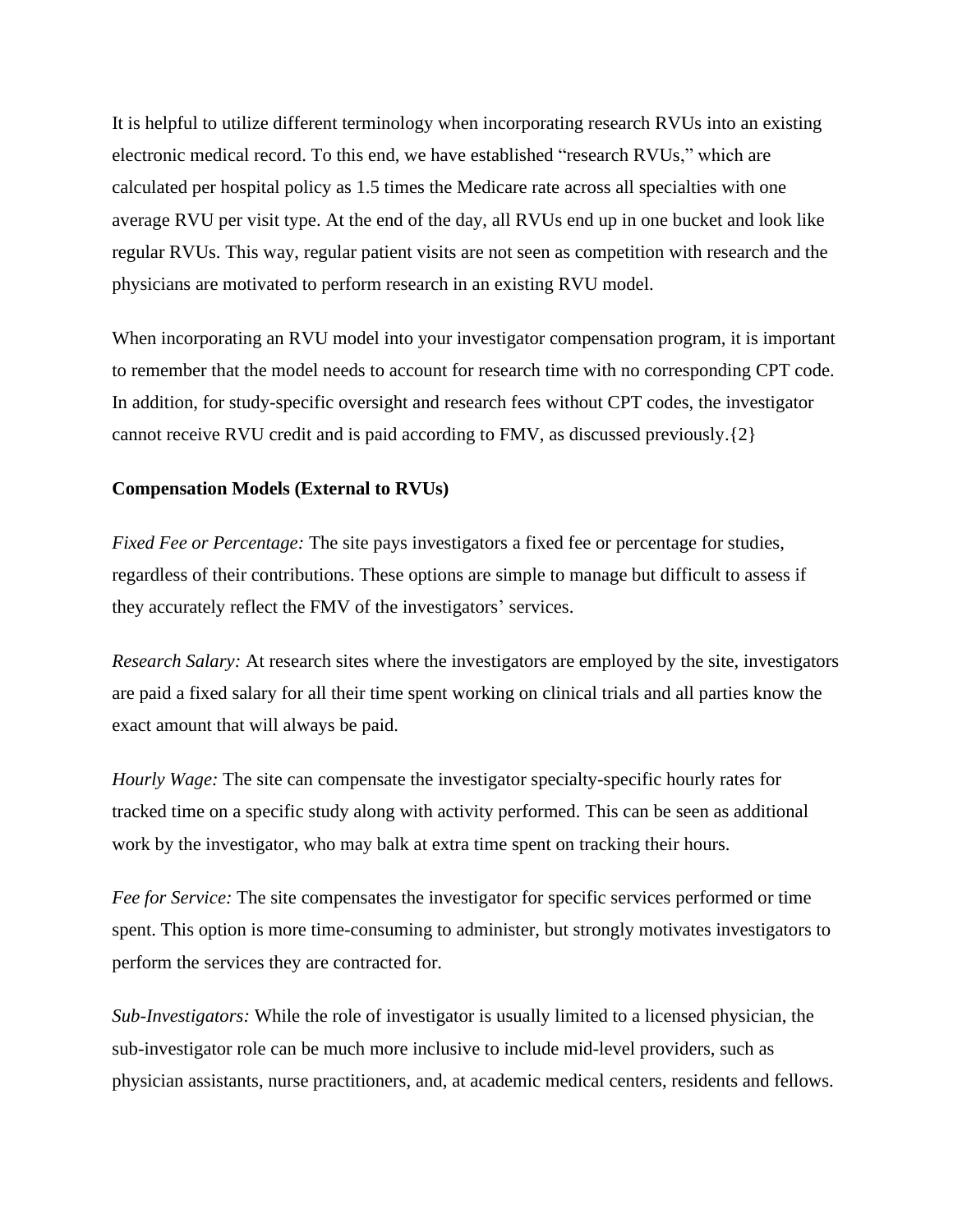They play various roles in a study and are often essential for success of the trial. Fee for service typically works well for sub-investigators and can be tracked inside the budget, via a spreadsheet or clinical trial management system. It is important to understand any sub-investigator's current payment structures inside the site or healthcare system and work with administration to ensure that salaried positions are capable of being compensated above and beyond their current salary structure, as well as being compensated for RVUs similar to their physician counterpart. At academic medical centers, payments to residents and fellows outside their salary will need to be carefully discussed and negotiated with the Graduate Medical Education Office and adhere to AMA guidelines.

*Hybrid Model:* In this model, a variety of the above options can be utilized. Fixed fees could be utilized for costs that are consistent from study to study, such as site initiation or monitoring visits. Fee for service would then be utilized for study procedures because they would be variable from visit to visit and study to study. An agreed-to administrative fee (in line with FMV) per visit type can also be included in this model along with research RVUs. The investigator then understands that compensation will be adjusted from study to study. This system is consistent with the financial success of the study while remaining within the regulatory guidelines.

Special considerations for all models:

- If the investigator is billing a third party/subject for routine services that are in the protocol, the site cannot also compensate for those services, meaning the physician or site cannot get paid twice.
- Ensure all investigators' work and time efforts are documented clearly.
- Written contracts and expectations are vital and should follow the guidelines set forth in The Personal Services and Management Contracts Safe Harbor or The Personal Service Exception.  ${2}$

Regardless of the compensation structure, at the end of the day, it is important to remember that according to the tenets set forth by the International Council for Harmonization's Good Clinical Practice guidelines and the U.S. Food and Drug Administration, bonuses, finder's fees, or payfor-performance to PIs based on the number of participants enrolled in or completing the trial are completely unacceptable.{11}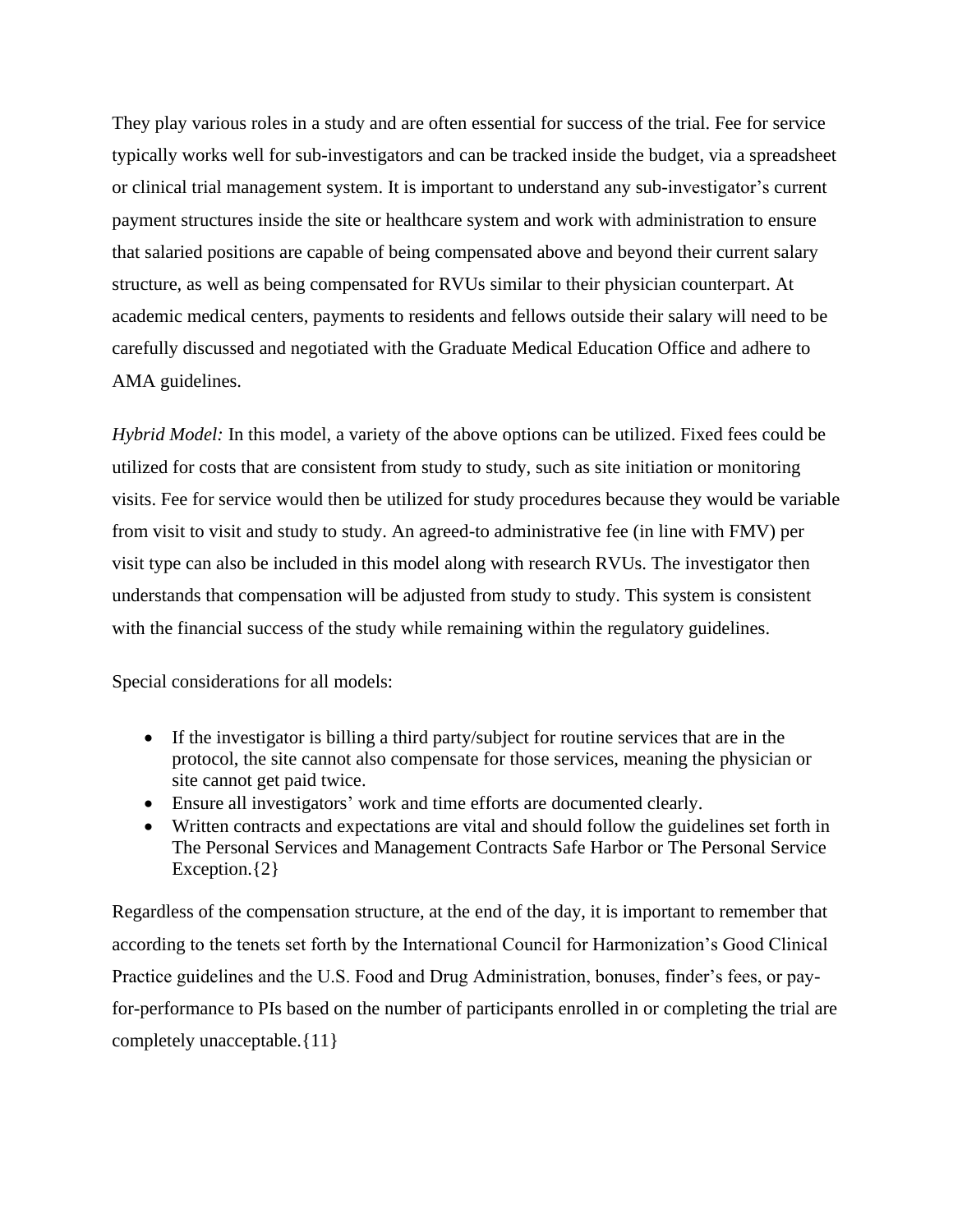#### **Compensation Models for Different Types of Physicians: Private vs. Hospital Based**

#### *Hospital and Medical Group Physicians*

When working with physicians inside our system, the use of the centralized research office is required. We provide a consistent process to all studies so that all budgeting, contracting, regulatory approvals, and staffing issues are covered from study start-up to close-out to provide a concerted approach. All research funds are routed directly to the centralized research office with quarterly reimbursement made to research partnering physicians. We draft a master agreement with each physician and then utilize sub-orders to outline each study reimbursement and what payment schedule will be. The compensation follows a hybrid model approach including fixed fees, fee-for-service, RVU considerations, and administrative oversite fees.

We do have physician groups that request the money be distributed evenly across investigators or returned to their departments. Alternately, in departments where the studies might be supported by only one or two investigators, they opt to be paid individually. We always have these discussions up front, so they understand the options available to them. This model allows great flexibility amongst our physician groups, and they are able to feel engaged in the conversation from start to finish.

#### *Private Physicians*

When working with private physicians, understand that they have the desire to keep their patient population yet also are aware of competitive study enrollment. Private PIs can use their own clinical research staff (if they have them) or utilize our site staff if they lack adequate study support. In this scenario, a master agreement is drafted with each private physician group and then sub-orders are utilized to outline each study reimbursement and what the payment schedule will be. Compensation is provided for specific services performed by private physicians and their research staff following a fee-for-service model.

When we work with private PIs who provide all the staffing for studies yet require the use of the physical hospital space, we draft a facility use agreement where we can charge for management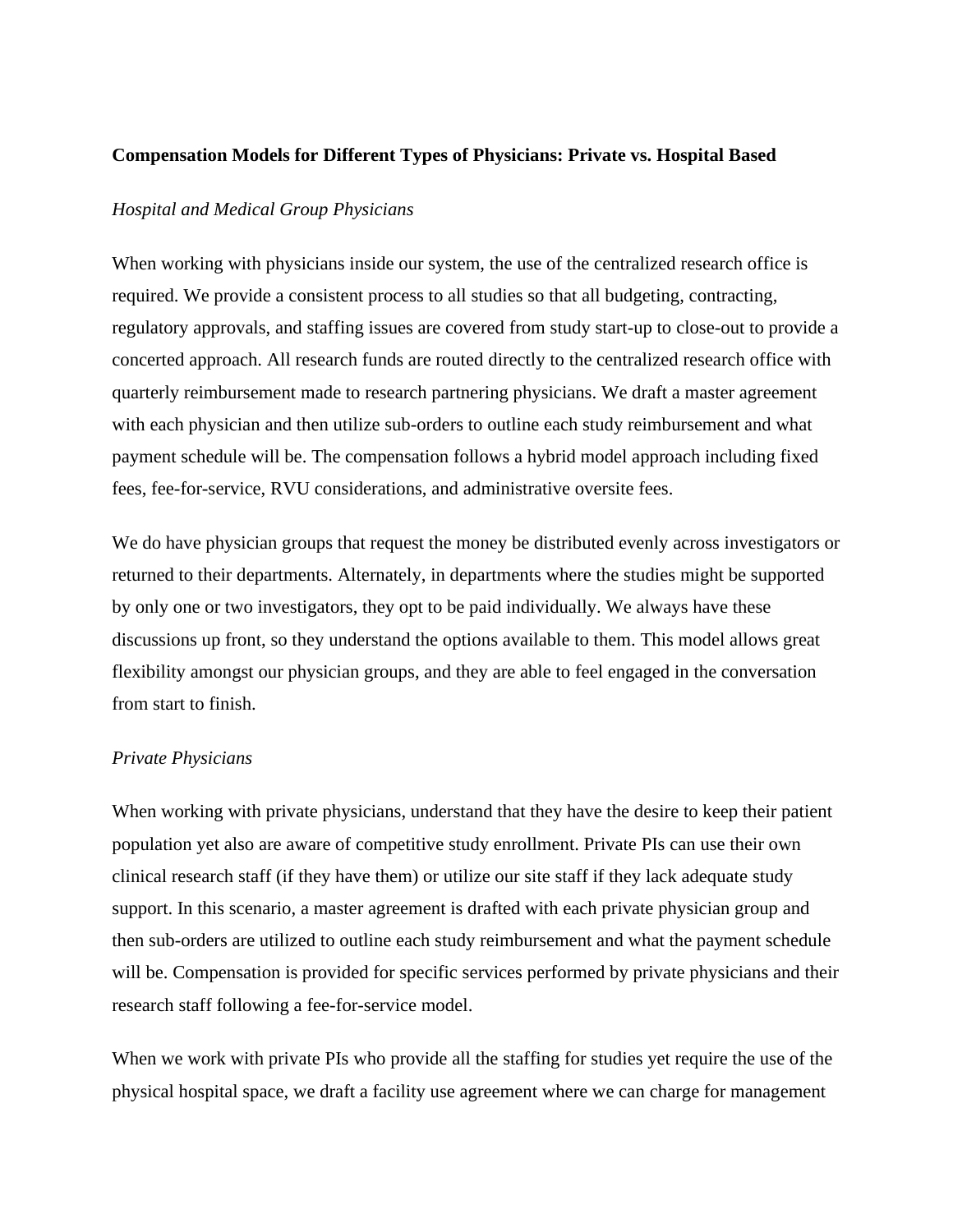of study drug, supplies, equipment, and oversite of any research billing that may occur. Some physicians find us so helpful to work with that they have stopped performing research procedures at other hospitals, which brings in revenue for the hospital and procedures we might not have captured previously.

#### **Conclusion**

Investigator compensation is not a one-size-fits-all model. It includes an open and honest discussion with the investigator in addition to adhering to FMV and staying within ethical guidelines. Investigators should be motivated, but not incentivized, to perform clinical trials and view this engagement as a partnership to enhance research efforts to better the lives of our patients.

#### **References**

- 1. Bowler A. 2017. Effort-Based Salary Support for PI Oversight Charges.
- 2. Cramer P. 2016. Investigator Compensation: Motivation vs. Regulatory Compliance. *Journal of Clinical Research Best Practices* 12(9)[. https://www.magiworld.org/Journal//2016/1609\\_Compensation\\_Rules.pdf](https://www.magiworld.org/Journal/2016/1609_Compensation_Rules.pdf)
- 3. Gibson M. 2016. Developing an Investigator Compensation Plan. *Journal of Clinical Research Best Practices* 12(9). [https://www.google.com/url?sa=t&rct=j&q=&esrc=s&source=web&cd=&cad=rja&uact=8&ved=2ahUKEwj81pmcsL70AhUloHIEH](https://www.google.com/url?sa=t&rct=j&q=&esrc=s&source=web&cd=&cad=rja&uact=8&ved=2ahUKEwj81pmcsL70AhUloHIEHdeGCLQQFnoECAQQAQ&url=https%3A%2F%2Ffirstclinical.com%2Fjournal%2F2016%2F1609_Investigator_Compensation.pdf&usg=AOvVaw30RL0JLVKLcfsMUQNXLHfc) [deGCLQQFnoECAQQAQ&url=https%3A%2F%2Ffirstclinical.com%2Fjournal%2F2016%2F1609\\_Investigator\\_Compensation.pdf](https://www.google.com/url?sa=t&rct=j&q=&esrc=s&source=web&cd=&cad=rja&uact=8&ved=2ahUKEwj81pmcsL70AhUloHIEHdeGCLQQFnoECAQQAQ&url=https%3A%2F%2Ffirstclinical.com%2Fjournal%2F2016%2F1609_Investigator_Compensation.pdf&usg=AOvVaw30RL0JLVKLcfsMUQNXLHfc) [&usg=AOvVaw30RL0JLVKLcfsMUQNXLHfc](https://www.google.com/url?sa=t&rct=j&q=&esrc=s&source=web&cd=&cad=rja&uact=8&ved=2ahUKEwj81pmcsL70AhUloHIEHdeGCLQQFnoECAQQAQ&url=https%3A%2F%2Ffirstclinical.com%2Fjournal%2F2016%2F1609_Investigator_Compensation.pdf&usg=AOvVaw30RL0JLVKLcfsMUQNXLHfc)
- 4. Goldfarb NM. 2010. Investigator Compensation by the Research Site.
- 5. AMA Code of Medical Ethics' Opinions on Clinical Research. 2015. *AMA Journal of Ethics* 17(12):1136–41. <https://doi.org/10.1001/journalofethics.2015.17.12.coet1-1512>
- 6. Fair Market Value Conundrum: Solutions for Sponsors and Sites. *Applied Clinical Trials*. <http://www.appliedclinicaltrialsonline.com/fair-market-value-conundrum-solutions-sponsors-and-sites>
- 7. Electronic *Code of Federal Regulations*[. https://www.ecfr.gov/](https://www.ecfr.gov/)
- 8. In *Public Health. Title 42*. 2011. Office of the Federal Register, National Archives and Records Administration. <https://www.govinfo.gov/app/details/CFR-2011-title42-vol2/CFR-2011-title42-vol2-sec411-351>
- 9. *68 FR 23731—OIG Compliance Program Guidance for Pharmaceutical Manufacturers.* 2003. Office of the Federal Register, National Archives and Records Administration[. https://www.govinfo.gov/app/details/FR-2003-05-](https://www.govinfo.gov/app/details/FR-2003-05-05/https%3A%2F%2Fwww.govinfo.gov%2Fapp%2Fdetails%2FFR-2003-05-05%2F03-10949) [05/https%3A%2F%2Fwww.govinfo.gov%2Fapp%2Fdetails%2FFR-2003-05-05%2F03-10949](https://www.govinfo.gov/app/details/FR-2003-05-05/https%3A%2F%2Fwww.govinfo.gov%2Fapp%2Fdetails%2FFR-2003-05-05%2F03-10949)
- 10. Goldfarb NM. 2019. Why Fair Market Value is Not One Number. See also [https://www.google.com/url?sa=t&rct=j&q=&esrc=s&source=web&cd=&ved=2ahUKEwi44InAsb70AhUfrHIEHVrIAIMQFnoECC](https://www.google.com/url?sa=t&rct=j&q=&esrc=s&source=web&cd=&ved=2ahUKEwi44InAsb70AhUfrHIEHVrIAIMQFnoECCAQAQ&url=https%3A%2F%2Fwww.magiworld.org%2Fjournal%2F2017%2F1712_FMV.pdf&usg=AOvVaw3TY-LmpHkjGmD8W67WQ-OM) [AQAQ&url=https%3A%2F%2Fwww.magiworld.org%2Fjournal%2F2017%2F1712\\_FMV.pdf&usg=AOvVaw3TY-](https://www.google.com/url?sa=t&rct=j&q=&esrc=s&source=web&cd=&ved=2ahUKEwi44InAsb70AhUfrHIEHVrIAIMQFnoECCAQAQ&url=https%3A%2F%2Fwww.magiworld.org%2Fjournal%2F2017%2F1712_FMV.pdf&usg=AOvVaw3TY-LmpHkjGmD8W67WQ-OM)[LmpHkjGmD8W67WQ-OM](https://www.google.com/url?sa=t&rct=j&q=&esrc=s&source=web&cd=&ved=2ahUKEwi44InAsb70AhUfrHIEHVrIAIMQFnoECCAQAQ&url=https%3A%2F%2Fwww.magiworld.org%2Fjournal%2F2017%2F1712_FMV.pdf&usg=AOvVaw3TY-LmpHkjGmD8W67WQ-OM)
- 11. Clinical Investigator Payment Best Practices. *Clinical Leader.* [https://www.clinicalleader.com/doc/clinical-investigator-payment-best](https://www.clinicalleader.com/doc/clinical-investigator-payment-best-practices-0001)[practices-0001](https://www.clinicalleader.com/doc/clinical-investigator-payment-best-practices-0001)



**Suzanne J. Rose, MS, PhD, CCRC, FACRP,** [\(srose@stamhealth.org\)](mailto:srose@stamhealth.org) is

Director of the Office of Research at Stamford Health in Connecticut.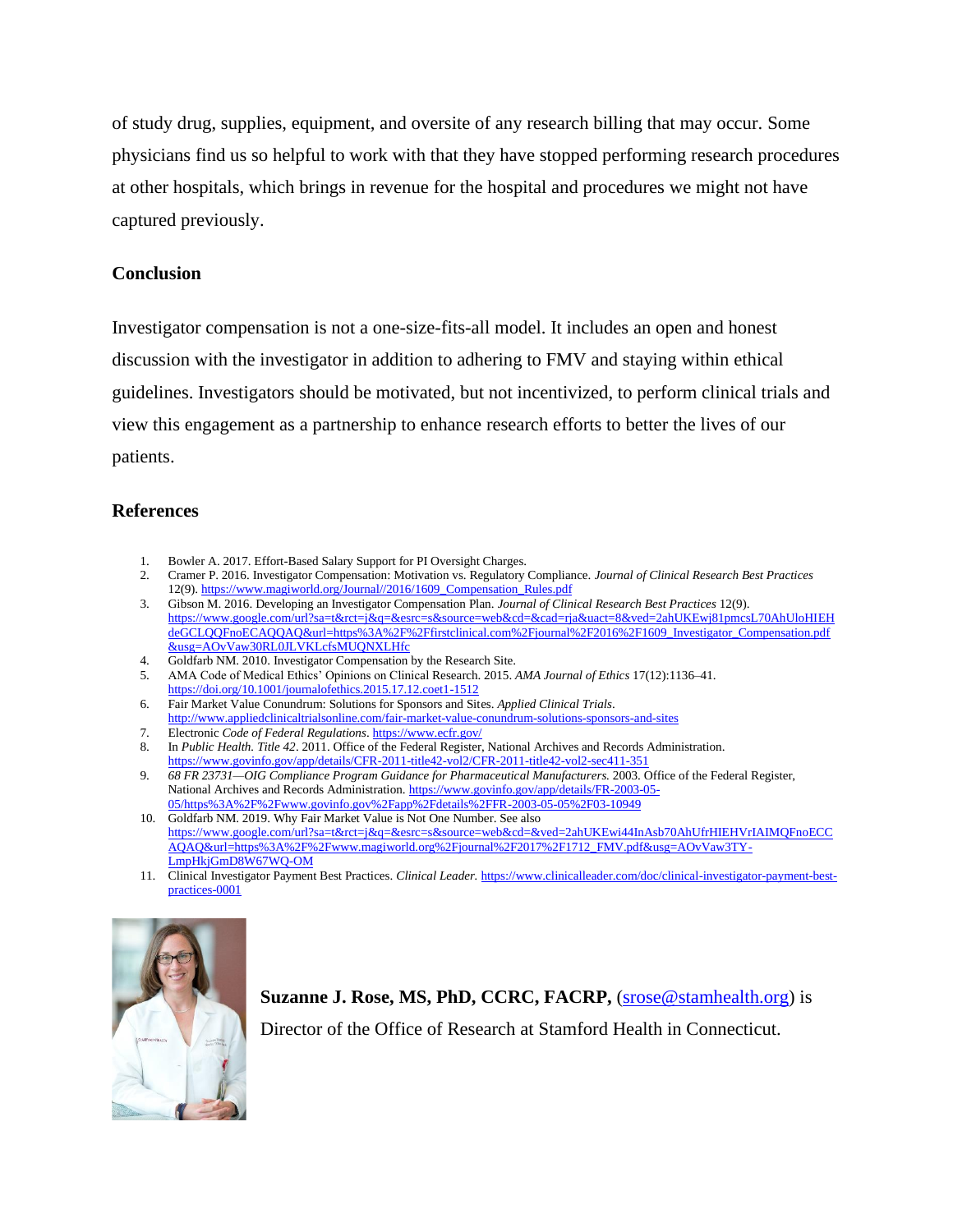Clinical Researcher—December 2021 (Volume 35, Issue 9)

SPECIAL FEATURE

# **How and Why Bayesian Statistics Are Revolutionizing Pharmaceutical Decision Making**

Bruno Boulanger, PhD; Bradley P. Carlin, PhD



Over the past 20 years, there has been growing interest within the pharmaceutical industry in Bayesian statistics and how to apply this methodology toward reaching goals in the arenas of research, development, manufacturing, and health economics.

The Bayesian approach to pharmaceutical decision making started to gather greater momentum after the first Applied Bayesian Biostatistics conference in 2010, which brought together academicians, industry

representatives, and regulatory authorities to discuss the practical implementation of Bayesian statistics in speeding up drug discovery, development, and approvals. Increasingly, pharmaceutical companies have been turning to Bayesian biostatisticians to apply probabilities to statistical problems to determine likely outcomes—in clinical trials, in product development, in manufacturing, in post-market surveillance, and in market access.

While regulatory authorities have been slower to adopt Bayesian methodologies, that is starting to change. The U.S. Food and Drug Administration (FDA), in particular, has embraced Bayesian statistics as a method for supporting clinical trials in medical devices, in adaptive clinical designs, and in rare diseases.

This paper explores the growing significance of Bayesian statistics in supporting decision making across the development and regulatory processes, and its potential to improve outcomes for the biopharmaceutical industry.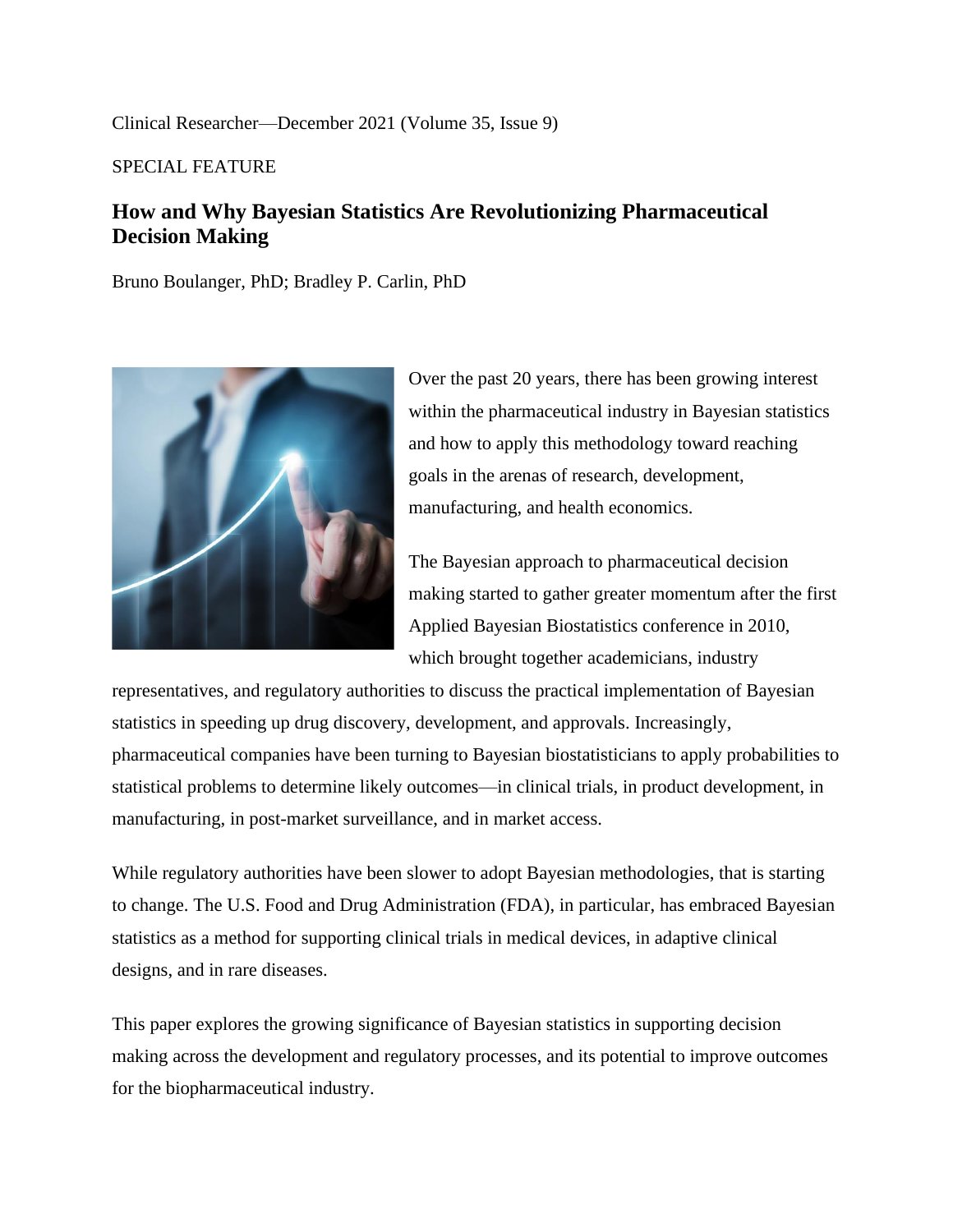#### **How an 18th Century Methodology is Gaining Traction Today**

For more than a half a century, traditional frequentist statistical methodology—where predictions are based on a fixed target of estimation—has been entrenched in clinical development and regulatory statistics. Yet, all too often drugs fail late, even in confirmatory clinical trials, at enormous cost to companies and ethical concerns for the patients, suggesting some shortcomings in these traditional methods.{1} As pressure to reduce costs and improve regulatory decision making early in the process intensifies, companies have sought more efficient ways to analyze data and assess the safety and efficacy of drugs.

It turns out that one of the most effective tools for synthesizing clinical trial data is far older than even the clinical trial process itself: Bayesian statistics.

Bayes Theorem was formulated by the Rev. Thomas Bayes, an 18th century English mathematician, philosopher, and Nonconformist minister. However, it wasn't until the 1990s, when advances in computing technology emerged, that its techniques could be usefully applied.

Interest within the pharmaceutical industry in applying Bayesian methods at various stages of research, development, manufacturing, and health economics has been growing for the past 20 years because it applies the logic of probability to statistical problems, based on observed data. $\{2\}$ 

#### **Comparing Statistical Methods**

Mathematical methods have long been used to assist with decision making in clinical research, with researchers often depending on the *p*-value, or observed significance level, to test whether something is statistically significant. The point is to determine the significance of the results from a study in relation to the null hypothesis, which states there is no difference between two variables. If the data sample size is big enough, then the distribution of the test statistic is roughly normal (bell-shaped) and can give you the *p*-value. However, if there isn't a large sample of data, it becomes impossible to produce a reliable inference.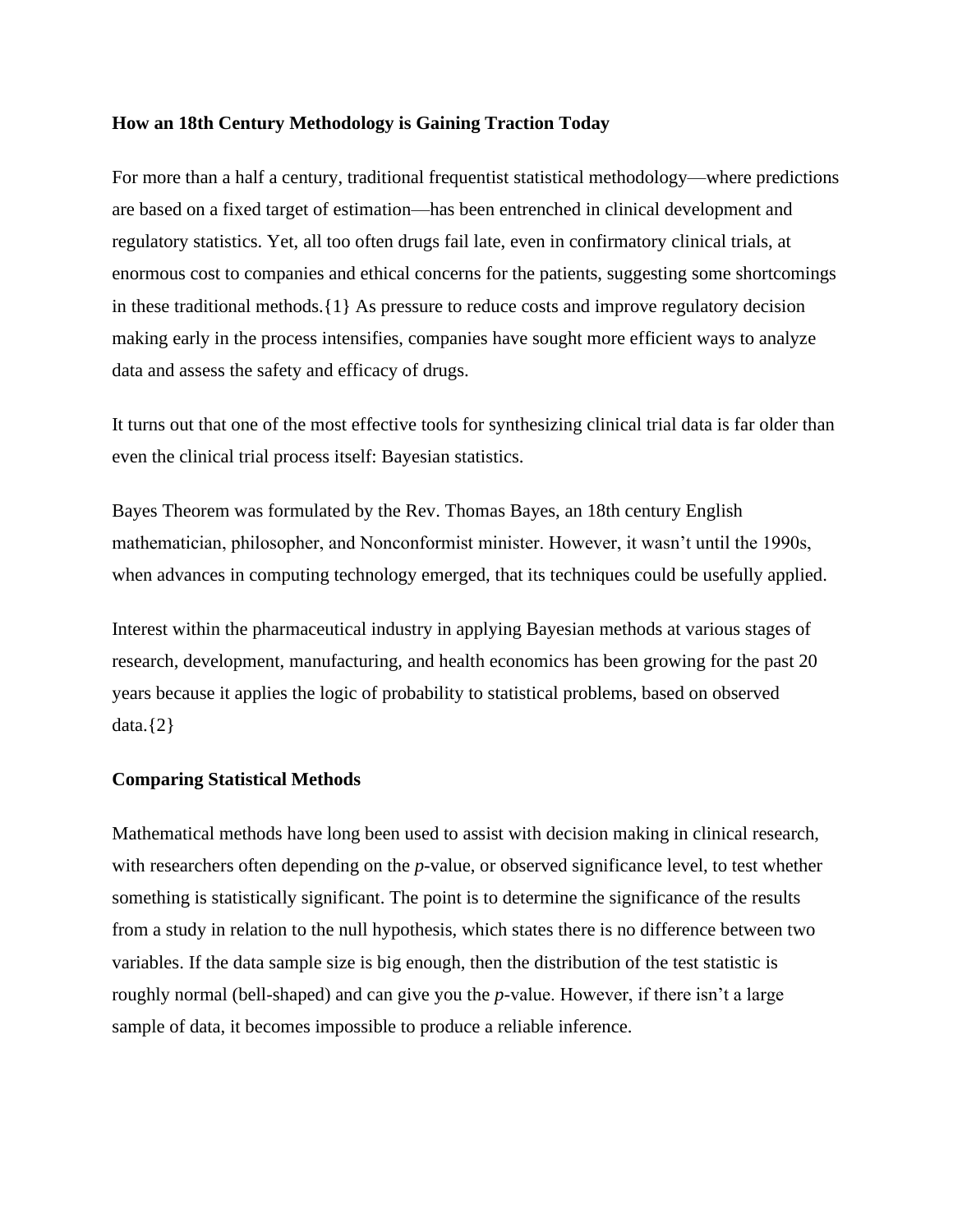For example, if researchers are gathering disease rates by county or state, it's relatively easy to gather good estimates in urban areas, but in sparsely populated rural areas, the estimates are not necessarily reliable. Two breast cancer cases in one small area in a year may raise suggestions of a cluster because, based on traditional statistical methods, the resulting rate is far higher than expected; seeing zero cases a year later would be just as uninformative. To make sense of the data, statisticians have to smooth the spatial maps and produce a more accurate picture of those cancer rates.

Bayesian methods help to achieve this by borrowing strength from observations across similar but not identical bits of information; for example, cancer rates across the map in question. In Bayesian statistics, previous and related information is relevant. Past information—whether from previous trials, scientific literature, or real-world data—is considered as part of an ongoing stream of data, "in which inferences are being updated each time new data become available."{3} This allows researchers to achieve direct probability statements about unknown information, rather than settling for approximations.

#### **Why Bayesian Makes Sense in the Pharmaceutical World**

What, though, does all this mean for clinical trials and drug development? As everyone in the industry knows all too well, the drug approval process is costly, complex, and time-consuming. During clinical trials, companies need to know whether a drug under development is safe and effective, as well as its likelihood of success in the marketplace. This is where Bayesian methodology comes to the fore. It addresses the probability inference: What's the probability that this new drug is safe and effective? What is the probability our current drug development program will be successful?

In most development programs, companies already have some information about a molecule or therapy from previous studies, either conducted by that company or by others. Rather than start from scratch, Bayesian statistics allow researchers to leverage this pre-existing information—including from scientific literature—to help determine the probability of success.

When a trial is conducted using Bayesian principles, initial estimates of probabilities are attributed to unknown quantities (the likelihood of a serious event, the likelihood the product will be effective for a given set of patients, etc.) using existing information (e.g., previous clinical trials) or expert opinion. These probabilities together constitute the *prior distribution* for the quantities of interest.{3}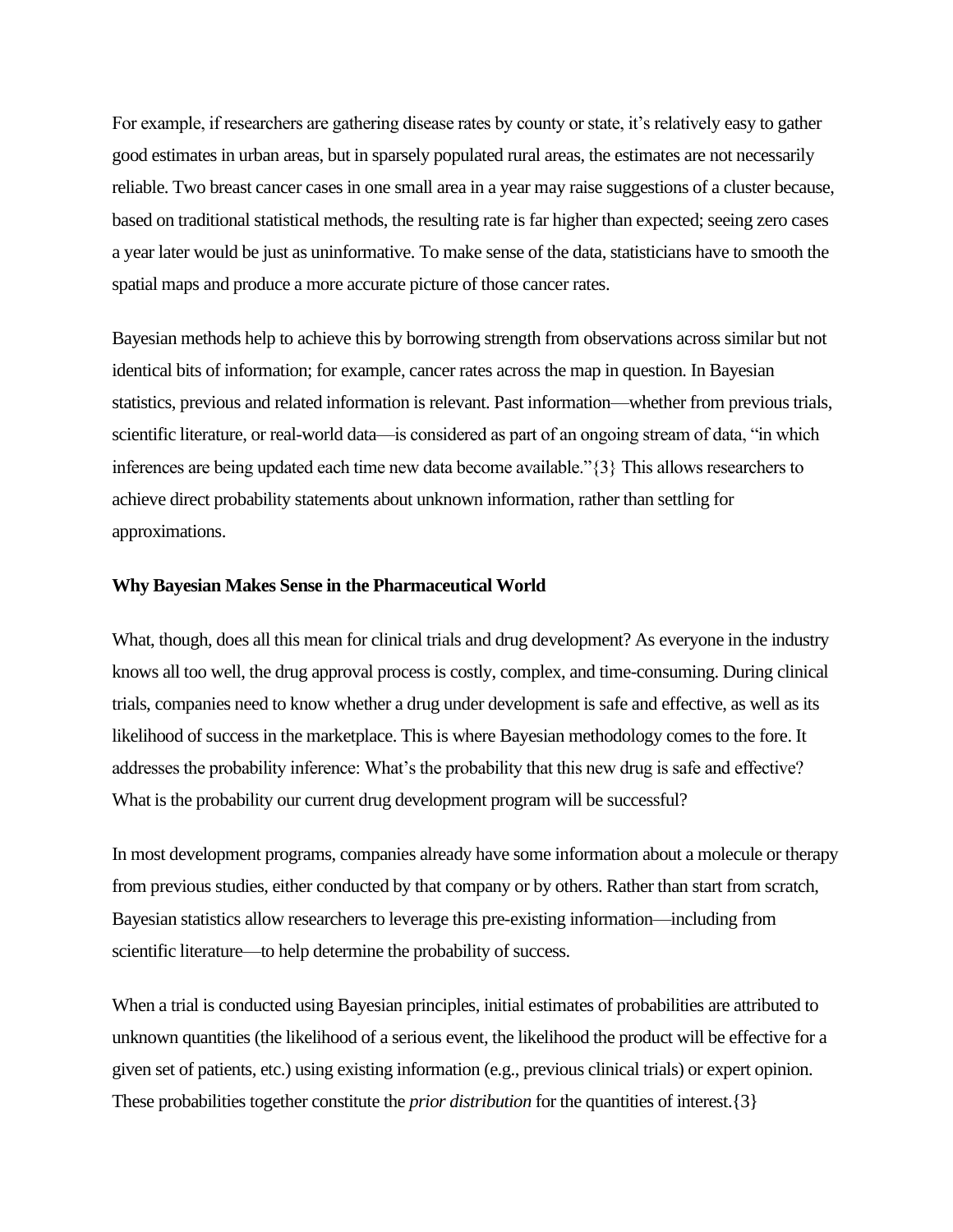As long as those conducting the study construct the prior distribution in an unbiased way (i.e., incorporating all existing knowledge, not merely that which is favorable to the company's position), leveraging this information to support a study can dramatically improve study accuracy and efficiency. It is also economically and ethically preferable to limit the number of in-human studies conducted whenever possible.

Regulators can sometimes be somewhat more rigorous when it comes to Bayesian analyses, because they are less familiar with it than the traditional *p*-value approach. However, this tends to encourage careful, less automatic analyses that are typically very robust, and more formally consider the impact of multiple different models and assumptions.

That is not to suggest that Bayesian methodologies are a replacement for *p*-values, which answer a fundamentally different question than Bayesian probabilities. "The *p*-value quantifies the discrepancy between the data and a null hypothesis of interest, usually the assumption of no difference or no effect. A Bayesian approach allows the calibration of *p*-values by transforming them to direct measures of the evidence against the null hypothesis, so-called Bayes factors."{4}

For example, in a genomics experiment, researchers will put some of the drug or molecule into cells to assess the expression of different genes. The question in this case will be, is the inhibition or excitation of the genes likely linked to the treatment? Here, researchers may legitimately be interested in the *p*value; they want to know if the data they see are inconsistent with the hypothesis of no differential inhibition or excitation across genes. In such cases, *p*-values provide fairly straightforward yes-no answers because the very question is about the observed data.

However, *p*-values have a number of problems that limit their effectiveness even when used correctly. This was emphasized a few years ago by the American Statistical Association (ASA), which released an official "Statement on Statistical Significance and *P*-Values,"{5} and later held two conferences devoted to an investigation of their problems and potential remedies—many of them Bayesian. The ASA statement emphasizes various misconceptions about *p*-values, including the facts that they are not the probability that the null hypothesis is true, or the probability that the data were obtained "by chance alone" (two very common though falsely held beliefs). *P*-values do not measure the size or importance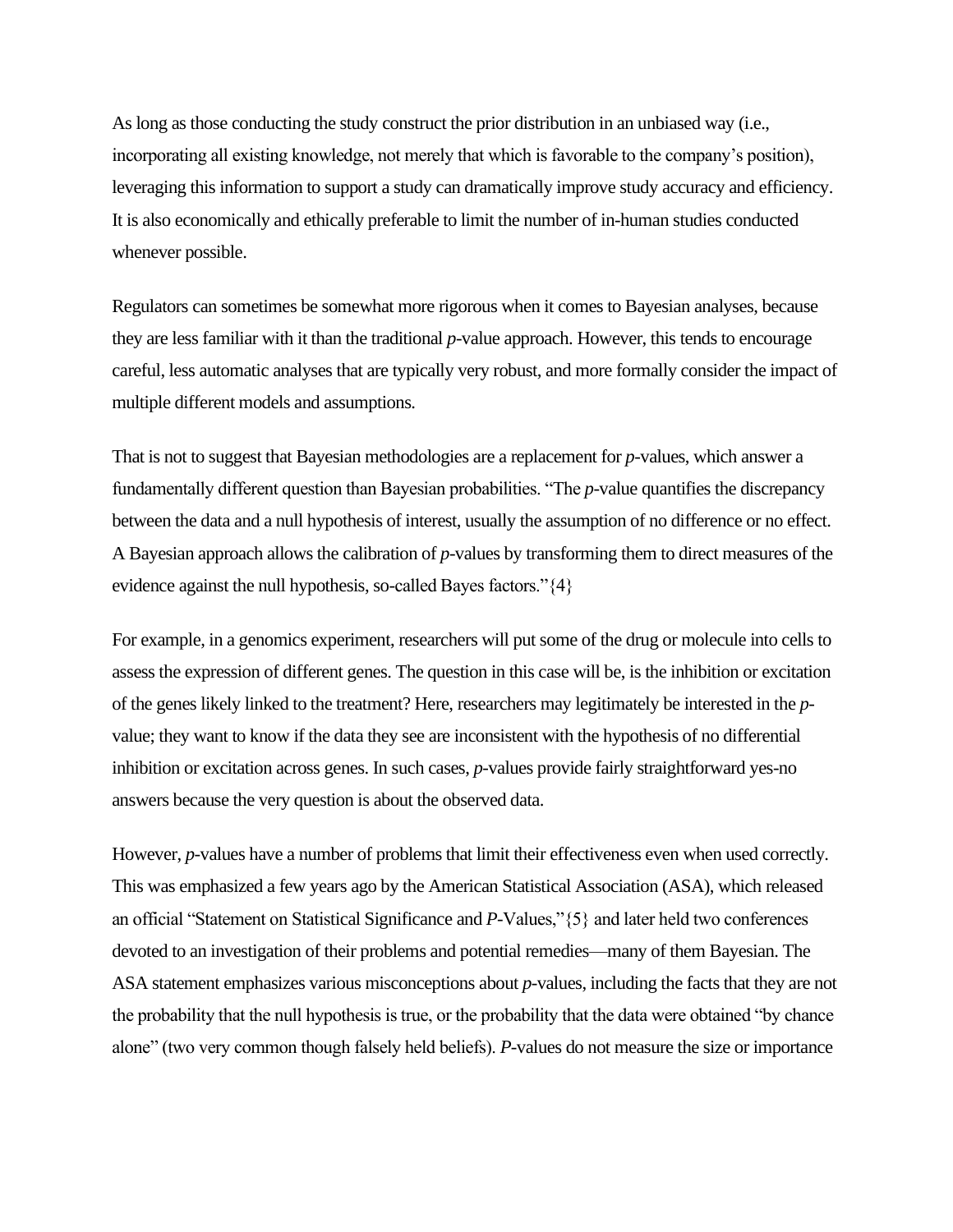of an observed effect and can only provide evidence against a hypothesis of no difference, not evidence for it. As such, *p*-values are not useful in proving the equivalence of two treatments.

When conducting a clinical trial or animal study to evaluate the efficacy of a treatment, the question is not about the data itself, but rather about the treatment: Is the treatment effective? Is it safe? How likely is it that a trend emerging in the data will continue in the future? This is where Bayesian methodology has even greater usefulness. To predict a future situation, Bayesian statistics enable researchers to determine the probability of something occurring by first quantifying current uncertainty, and then propagating that into the future to get predictive probabilities. The question then is about the benefit for future patients in future trials or in the real world (i.e., not for the patients included in the past trials).

This current and future uncertainty is common in chemistry, manufacturing, and controls (CMC) applications where companies need to be able to quantify what they know now about product characteristics or manufacturing processes and combine that with additional uncertainty about what will happen in the future. It allows researchers to address the real questions of interest: Is a process comparable to a previous one? What is the probability that a development approach is on target given the observed data?

Bayesian statistics combine all that complicated and high-dimensional data, and, using 21st century computing power and experts in mathematical probability theory, develop modeling to predict a likely future outcome.

#### **Supporting Decision Making in a Competitive Market**

The enormous cost of bringing drug products to market, combined with the shift away from blockbuster product development and toward personalized medicines, often targeting rare diseases, means the paradigm for product development is changing. The past practice of using trial and error to make decisions about clinical trials, manufacturing processes, regulatory practices, or any other part of the pharmaceutical value chain is proving to be highly ineffective.

Regulatory leaders also recognize the need for new methodologies to support clinical trial design. For example, the FDA has issued guidance for industry on Complex Innovative Trial Designs (CIDs) for Drugs and Biological Products, providing advice on interacting with the agency in the development and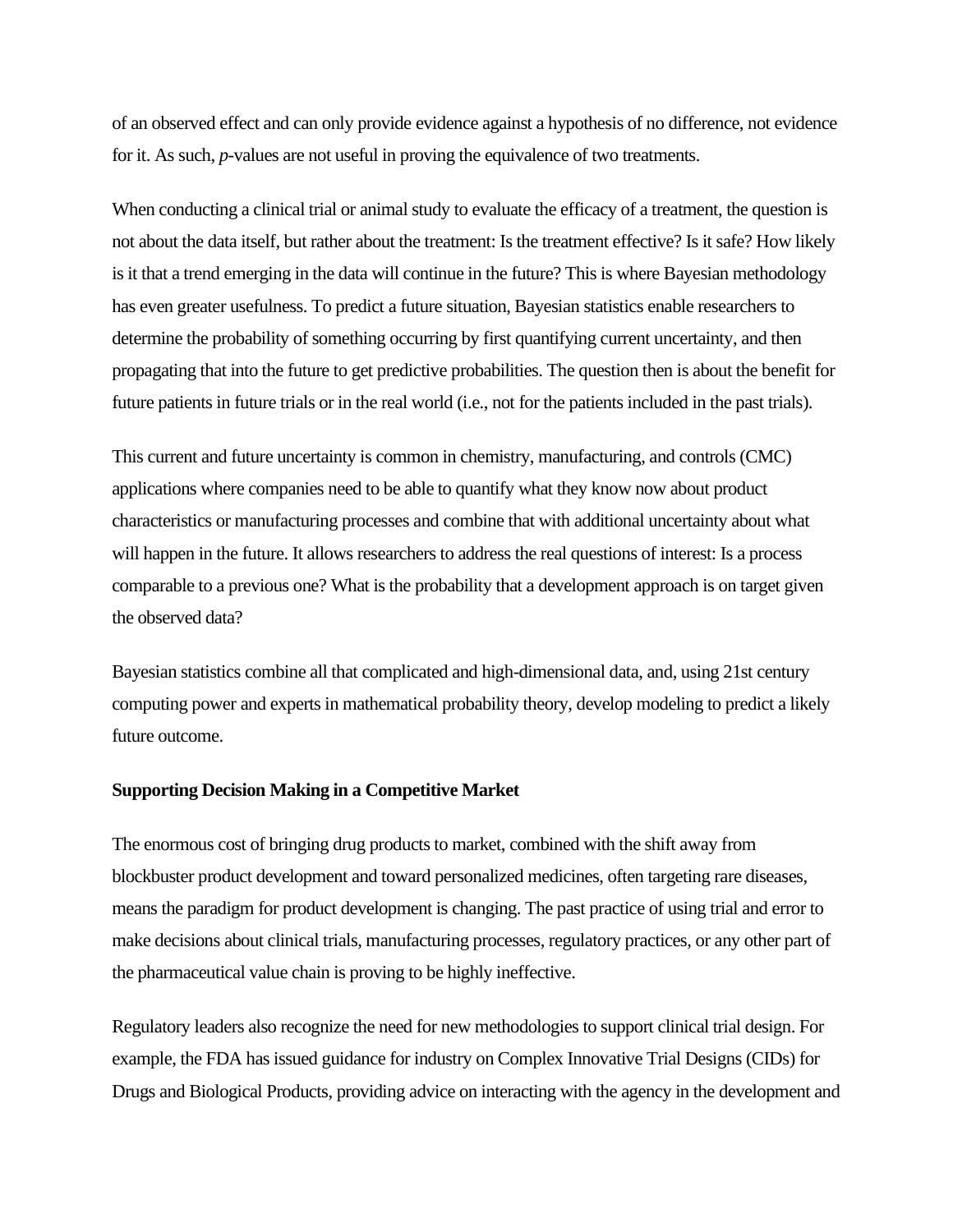regulatory review of such products.{6} As the guidance notes: "Bayesian approaches may be wellsuited for some CIDs intended to provide substantial evidence of effectiveness because they can provide flexibility in the design and analysis of a trial, particularly when complex adaptations and predictive models are used. In addition, Bayesian inference may be appropriate in settings where it is advantageous to systematically combine multiple sources of evidence, such as extrapolation of adult data to pediatric populations, or to borrow control data from Phase II trials to augment a Phase III trial."

Sometimes a drug might work for one patient population but fail with another, and there may be multiple reasons for that, including some tied to patients' behaviors. As an example, at the outset of the AIDS epidemic in the 1980s, the majority of clinical trials were conducted on predominantly gay men from San Francisco and other diverse, urban areas. These men were largely compliant in their trial behavior: they stayed on their assigned treatments and dramatically reduced their risky behaviors. The result was these early trials were able to show that the drugs worked. Later in the epidemic, however, when different populations started getting HIV (for example, IV drug users from economically disadvantaged neighborhoods), these groups were sometimes less able to comply with rigid trial protocols. The result was that drugs already approved by regulators for treatment of HIV did not work in the "real worlds" of these later patients. An effective statistical approach must adjust for these differences.

What Bayesian inference allows researchers to do is, rather than keep conducting randomized trials, adjust for individual characteristics—based on where a patient lives, how old they are, their gender, their doctor, their socioeconomic status, drug use, etc. By adjusting for those real-world, confounding variables, Bayesian enables an innovative approach to data analysis with a focus on solutions.

Most important is that by leveraging prior knowledge—from previous clinical trials, scientific literature, or real-world data—Bayesian statistics allow researchers to reduce the number and size of clinical trials and help to determine the probability of success before entering Phase III trials. It does this by injecting flexibility into the way the trial is designed, to ensure projections aren't overly optimistic, thereby accounting for the probabilities of unknown issues occurring.

Changing the paradigm of clinical trials is not only more practical and financially beneficial, but also potentially more ethical, particularly when conducting studies into treatments for rare or pediatric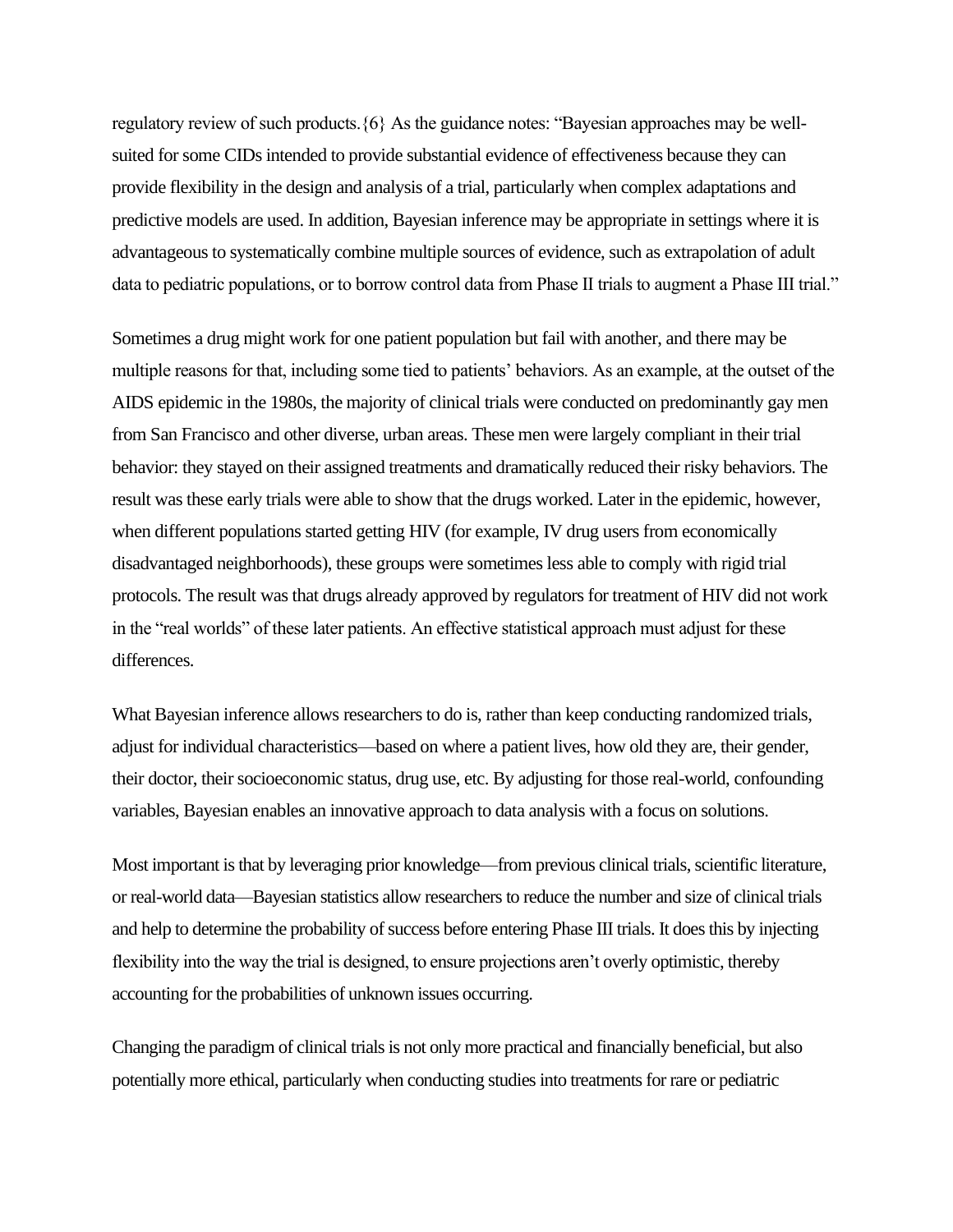diseases. Not only are researchers working with a much smaller sample size of patients, but they are also working with very vulnerable patients. In some diseases, for example, life expectancy of the patient may be very short, and including a randomized parallel control study arm would strike many as unethical. Instead, by leveraging information from past studies and the literature, researchers can eliminate or at least dramatically reduce the need for a control group and ensure new treatments are tested on the patients who really need it. Bayesian statistics support that cumulative learning process by connecting the dots across different studies to support decision making in a formal way.

Bayesian methodology can also help companies make economic decisions, such as whether to build a manufacturing line for a drug in development. This is a difficult decision: If the company decides to invest in building its facility early and a drug fails in clinical trials, that investment is wasted. On the other hand, building a plant can take several years, and if the company waits for regulatory approval to begin building the facility, it will be years before that company is able to sell the approved product. Using Bayesian statistics, it is possible to compute the future probability of success during the Phase III trial and make a risk-based economic decision from that assessment.

Similarly, in portfolio management, Bayesian methodology can help companies to compute the probability of success of each of their compounds and thus decide where to invest future resources. The point is that the methodology can assist companies with making smart investment decisions through its ability to estimate probabilities of future success.

#### **Into the Future with Bayes**

The pressing needs of both companies and patients to improve the framework for making decisions has led many biopharmaceutical companies to seek out statistical experts specializing in Bayesian methodology. Many recognize the potential Bayesian statistics present to address complex problems that arise across the product lifecycle—from the probability of success with clinical trials to managing CMC and supply chains to determine the best course of action with the product portfolio.

More recently, the Bayesian momentum has gathered pace. In 2010, the first Applied Bayesian Biostatistics conference was held with a goal of stimulating the practical implementation of Bayesian statistics for the purpose of accelerating the discovery and delivery of new cures to patients.{2} That conference and others brought together a wealth of insights and knowledge that formed the basis for an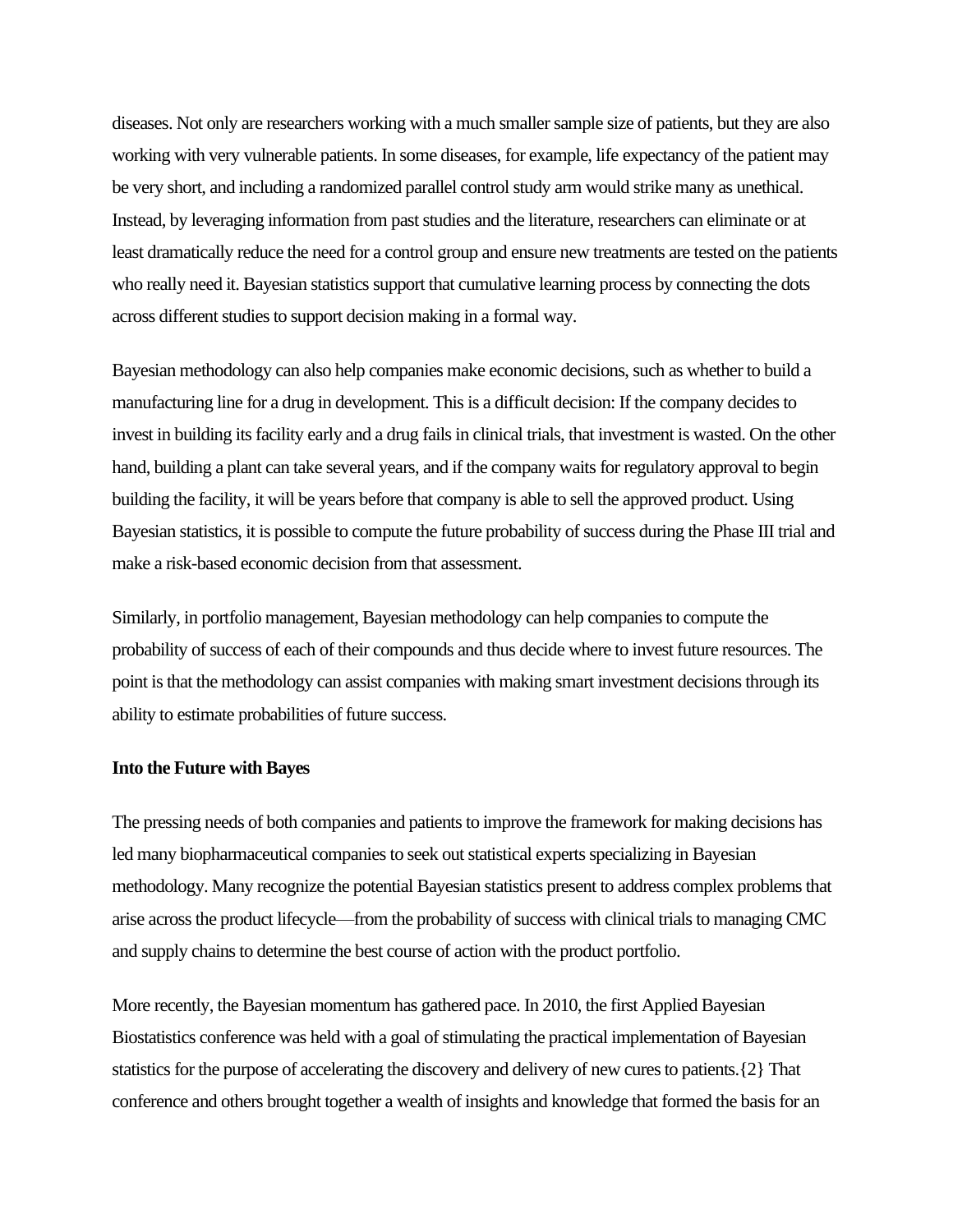award-winning book offering an overview of Bayesian methods applied to nearly all stages of drug research and development. The book, entitled *Bayesian Methods in Pharmaceutical Research*, was announced as the 2021 winner of Best New Bayesian Statistics Book, Best New Biostatistics Books, and one of the Best Statistics eBooks of all time by BookAuthority.

Insights from the book and from experts in the field of Bayesian statistics and their applications in the pharmaceutical industry will play an important role in improving understanding of ways to apply statistical methods to pharmaceutical problem solving.

#### **References**

- 1. Ruberg SJ, et al. 2019. Inference and Decision Making for 21st-Century Drug Development and Approval. *The American Statistician* 73:319–27.<https://www.tandfonline.com/doi/full/10.1080/00031305.2019.1566091>
- 2. Lesaffre E, Baio G, Boulanger B. 2020. Bayesian Methods in Pharmaceutical Research, CRC Press/Taylor and Francis Group.
- 3. U.S. Food and Drug Administration. 2010. Guidance for the Use of Bayesian Statistics in Medical Device Clinical Trials.
- 4. Held L, Ott M. 2017. On p-Values and Bayes Factors. *Annual Review of Statistics and its Application* 5:393–419. <https://www.annualreviews.org/doi/10.1146/annurev-statistics-031017-100307>
- 5. American Statistical Association releases statement on statistical significance and *p*-values. 2016. *ASA News*. <https://www.amstat.org/asa/files/pdfs/p-valuestatement.pdf>
- 6. U.S. Food and Drug Administration. 2020. Interacting with the FDA on Complex Innovative Clinical Trial Designs for Drugs and Biological Products, Guidance for Industry.



**Bruno Boulanger, PhD,** is Global Head of Statistics and Data Science at PharmaLex and founder of Arlenda, which merged with PharmaLex in 2018.



**Bradley P. Carlin, PhD,** is Senior Advisor for Data Science and Statistics at PharmaLex and former Head of the Division of Biostatistics at the University of Minnesota School of Public Health. He is also Founder and President of Counterpoint Statistical Consulting, LLC.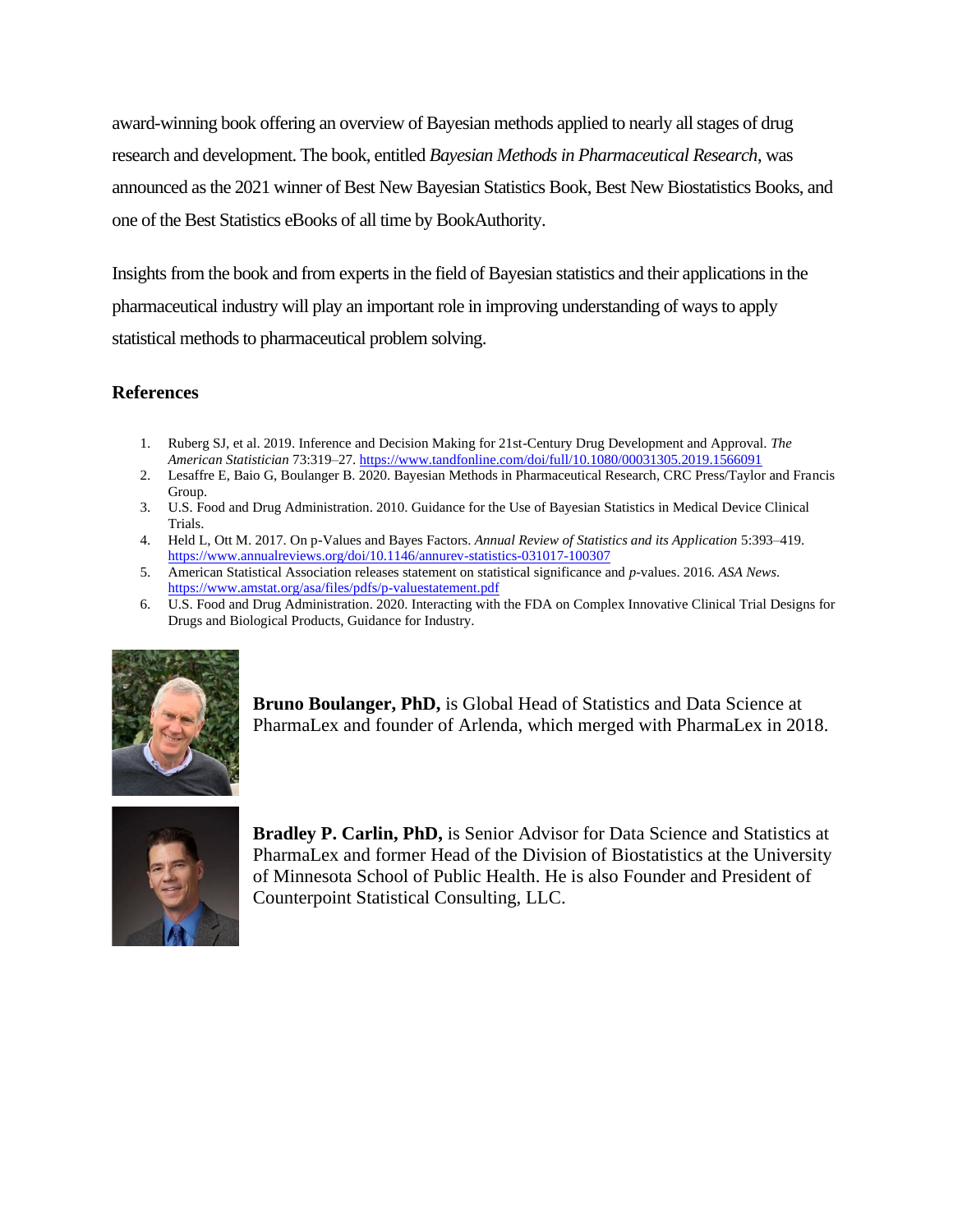# **ACRP HOME STUDY CLINICAL RESEARCHER—DECEMBER 2021 (VOLUME 35, ISSUE 9)**

Parts of a Whole: Evaluating and Elevating Your Role in the Clinical Research Enterprise

# Article #1: **Investigator Compensation: No One Size Fits All**

#### LEARNING OBJECTIVES

After reading this article, the participant should be able to define fair market value and relative value units (RVUs), describe their relevance to investigator compensation for clinical trials, and cite several examples of compensation models which may be chosen as alternatives to RVU-based ones.

#### **DISCLOSURES**

Suzanne J. Rose, MS, PhD, CCRC, FACRP: *Nothing to disclose*

#### **1. What are the American Medical Association's expectations regarding financial compensation to physicians for enrollment of subjects into clinical trials?**

- a. The rate of payment changes depending on how far from the study site the subjects live.
- b. The rate of payment decreases if fewer subjects are enrolled than targeted for the study.
- c. The rate of payment does not change depending on how many subjects are enrolled.
- d. The rate of payment increases when enrollment exceeds the target for the study.

#### **2. Which of the following is a reason that principal investigators should not be paid above fair market value for their work on clinical trials?**

- a. It can encourage investigators to study competing products.
- b. It can give the appearance of influencing the outcome of a trial.
- c. It can persuade subjects to demand higher compensation.
- d. It can drive clinical research coordinator turnover trends.

#### **3. Which of the following is a reason that principal investigators should not be paid below fair market value for their work on clinical trials?**

- a. They may choose to conduct less risky studies.
- b. They may need to conduct too many studies at once to compensate.
- c. They may not receive institutional review board approvals.
- d. They may not be willing to participate fully in a study.

#### **4. What does the author recommend regarding fees charged by investigators in a clinical trials budget?**

- a. Provide clear and full justifications for all fees charged up front.
- b. Update the fee schedules every time a new study is performed.
- c. Keep the hospital's or private site's billing team out of the process.
- d. Do not factor in hourly rates for research and/or administrative effort.

### **5. What is the purpose of relative value units?**

- a. Estimating a physician's compensation based on the number of study subjects.
- b. Estimating a physician's expertise based on the results of previous studies.
- c. Estimating a physician's productivity based on their time, skill, and expertise.
- d. Estimating a physician's skill based on feedback from study sponsors.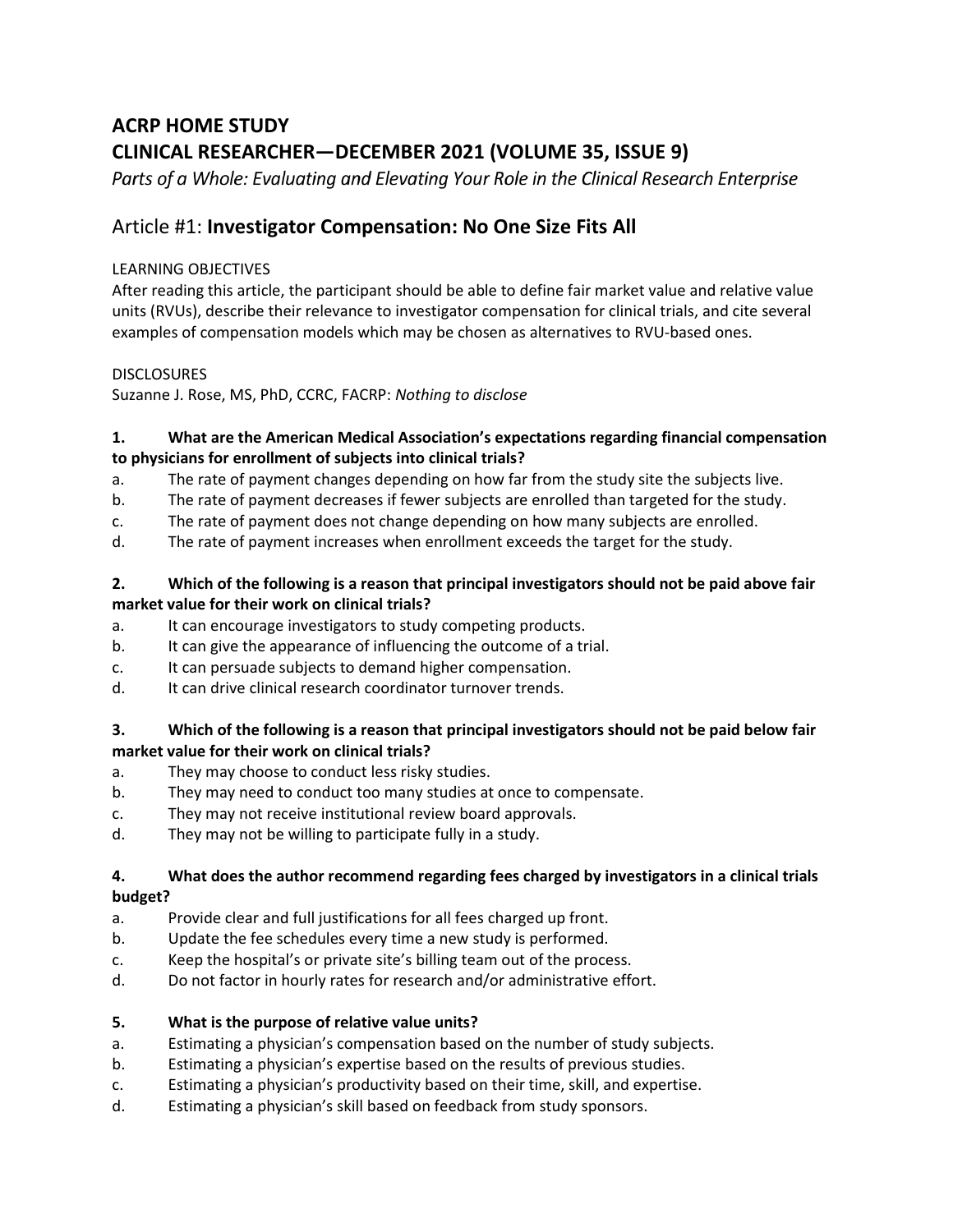### **6. Who pays investigators for time spent on a clinical trial under a "research salary"**

#### **compensation model?**

- a. Study sponsor
- b. Volunteer subjects
- c. Private donors
- d. Study site

#### **7. Which of the following is noted as a special consideration for all research compensation models?**

- a. Physicians cannot be paid twice for the same services.
- b. Sponsors cannot support identical studies at competing institutions.
- c. Subjects cannot be billed for routine services in the protocol.
- d. Compliance officers cannot access data on payments to investigators.

#### **8. Which of the following is deemed an unacceptable compensation practice according to ICH Good Clinical Practice guidelines and the U.S. Food and Drug Administration?**

- a. Fee for service arrangements with sub-investigators working on a trial.
- b. Bonuses to investigators based on the number of participants enrolled in a trial.
- c. Sites paying investigators a fixed fee or percentage for studies.
- d. Drafting master agreements on study reimbursements with private physician groups.

#### **9. How does the author's institution manage research-related reimbursements to physicians within its own system?**

- a. Through an institutional review board.
- b. Through an ethics and compliance office.
- c. Through a centralized research office.
- d. Through a third-party vendor.

#### **10. What does the author's institution utilize in cases when working with private principal investigators who provide their own staff for a study yet need to use space at the institution?**

- a. A fee for service agreement.
- b. A relative value unit waiver.
- c. A non-disclosure agreement.
- d. A facility use agreement.

# Article #2: **How and Why Bayesian Statistics Are Revolutionizing Pharmaceutical Decision Making**

#### LEARNING OBJECTIVES

After reading this article, the participant should be able to summarize the advantages of using Bayesian methodology in clinical research, compare and contrast its application with that of *p*-values, and cite several examples of its usefulness beyond clinical trials.

#### **DISCLOSURE**

Bruno Boulanger, PhD; Bradley P. Carlin, PhD: *Nothing to disclose*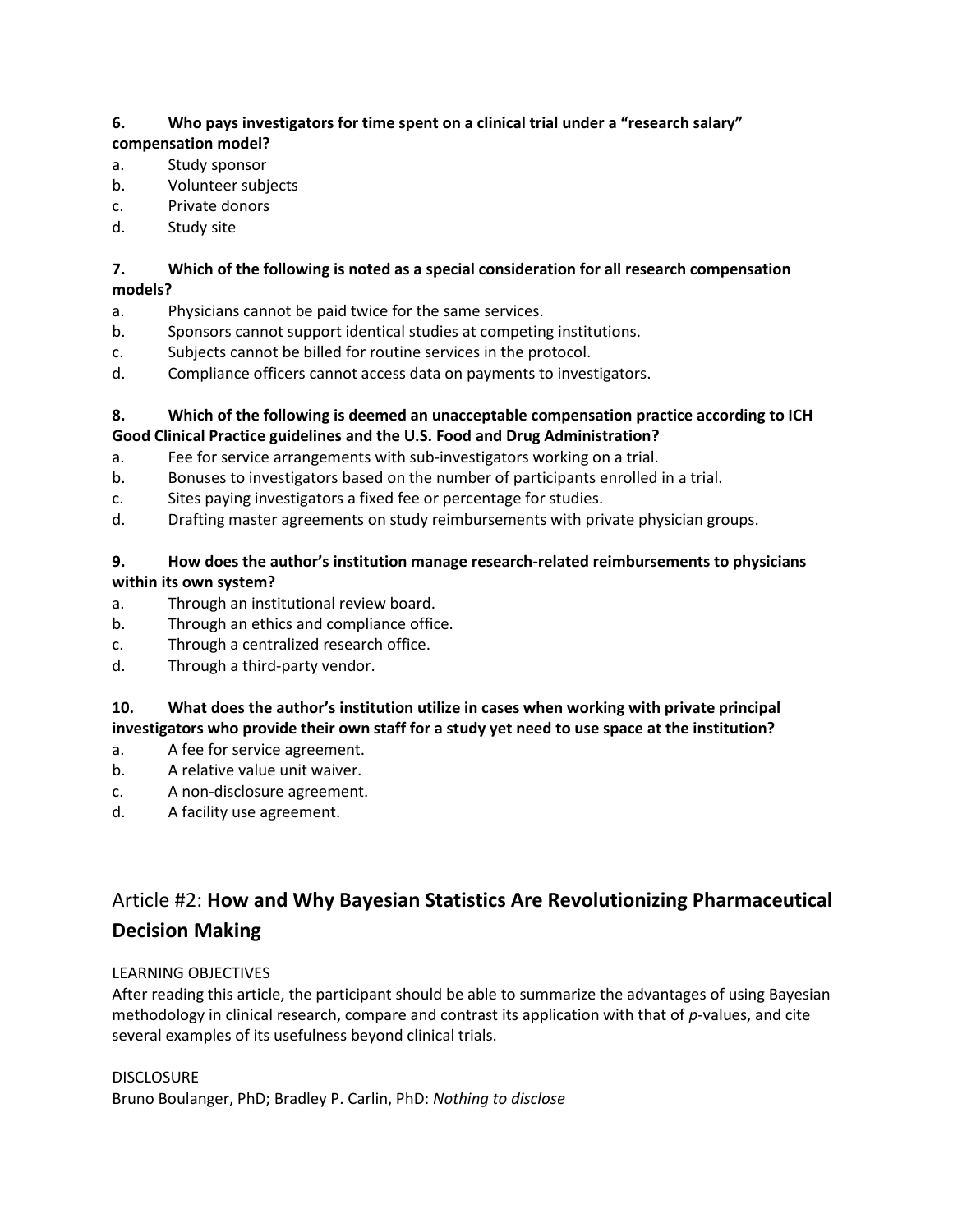#### **11. Besides clinical trials, the authors note that Bayesian statistics are being used by pharmaceutical companies in which of the following areas?**

- a. Placebo blinding strategies
- b. Post-market surveillance
- c. Bring your own device practices
- d. Trial master file management

#### **12. The U.S. Food and Drug Administration is noted as embracing Bayesian statistics for clinical trials in which of the following areas?**

- a. Medical devices, rare diseases
- b. Cosmetic products, animal studies
- c. Multinational studies, repurposed drugs
- d. Basket studies, expanded access

#### **13. Although formulated in the 18th century, the techniques of Bayes Theorem were not applied until much more recently due to the lack of which of the following?**

- a. Pharmaceutical firms that saw their potential.
- b. Clearance from the American Statistical Association.
- c. Sufficiently advanced computer technology.
- d. Proper understanding of how *p*-values work.

#### **14. A** *p***-value helps determine the significance of results from studies in relation to which of the following?**

- a. Randomization
- b. Adverse events
- c. The null hypothesis
- d. The futility threshold

#### **15. What do the authors write about the relevance of previous and related information in Bayesian statistics?**

- a. Past information from trials is only relevant if it comes from approved products.
- b. Past information from previous trials, scientific literature, or real-world data is relevant.
- c. Past information can only be factored in with approval from regulatory authorities.
- d. Past information is never relevant to Bayesian methodology, regardless the source.

#### **16. Which of the following is given as an example of "unknown quantities" related to initial estimates of probabilities when using Bayesian principles?**

- a. Preferred pricing for a therapy
- b. Age range of study participants
- c. Experience of principal investigator
- d. Likelihood of a serious event

### **17. Which of the following is cited as a shortcoming of using** *p***-values?**

- a. They cannot be used effectively for medical device studies.
- b. They are too difficult for most software programs to handle.
- c. They do not translate well for double-blinded protocol designs.
- d. They are not useful in proving the equivalence of two treatments.